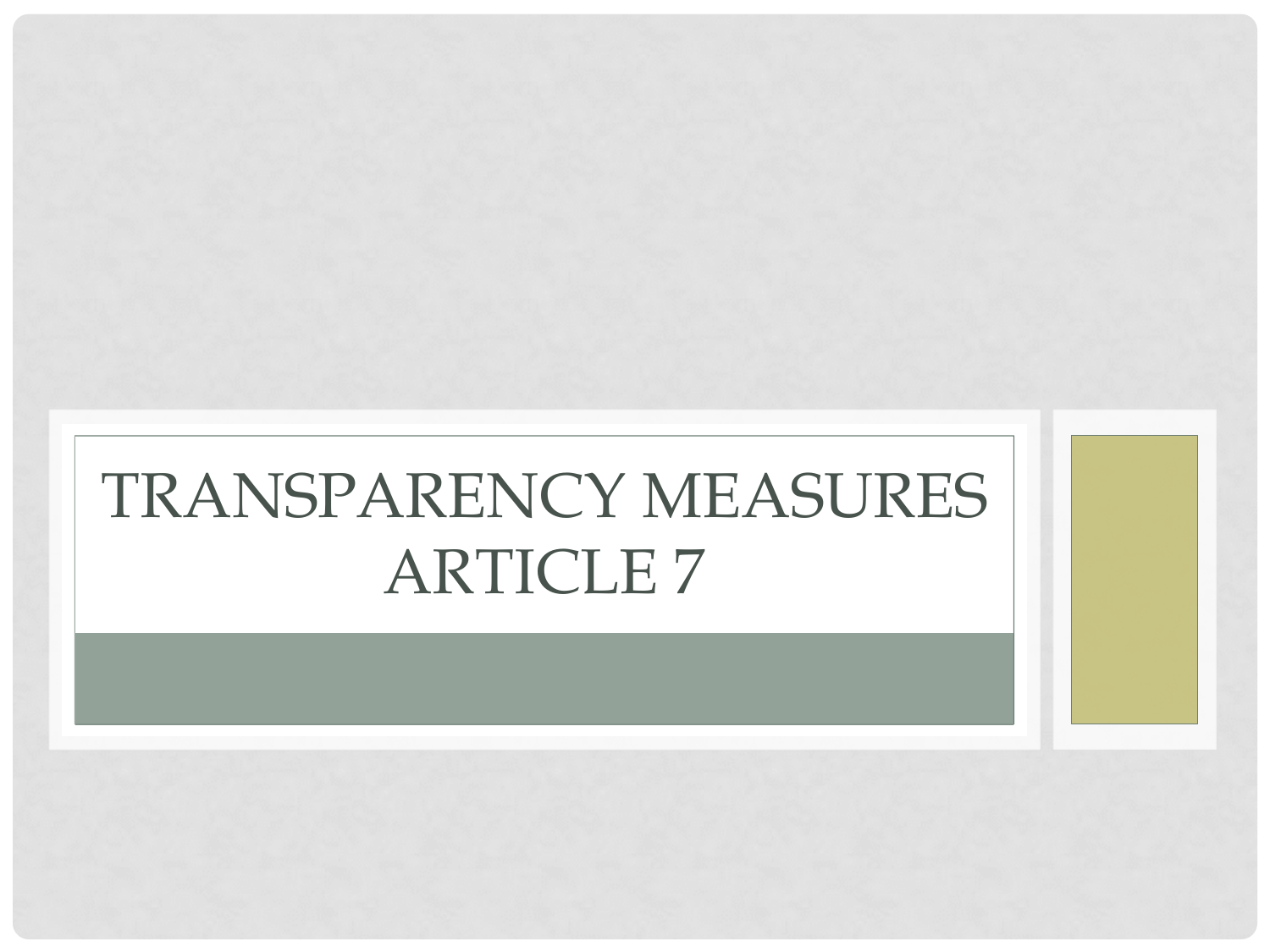#### AIM

- When and how to submit a report
- Tools
- Exchange experiences and difficulties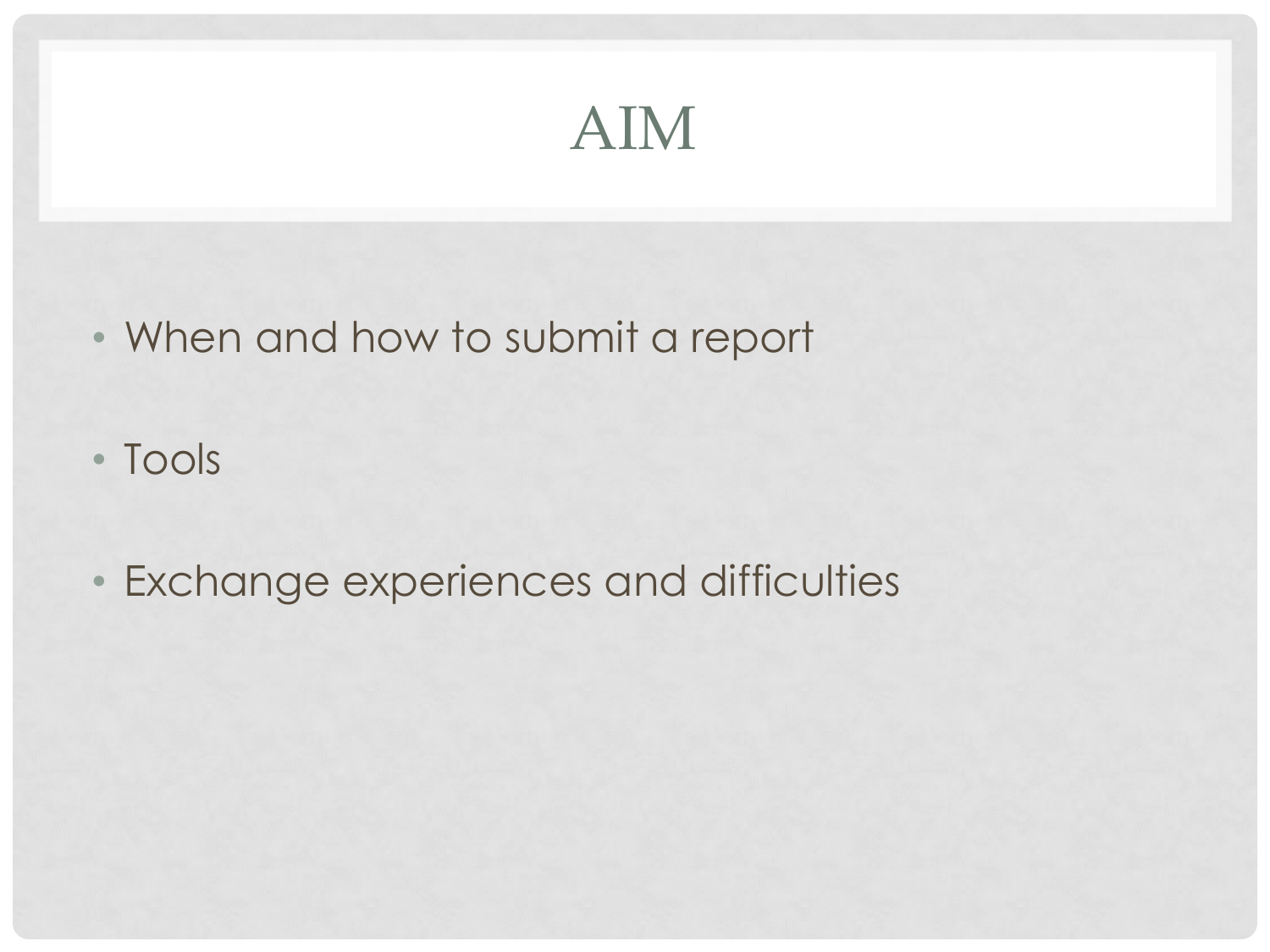#### AGENDA

- Introduction
- Article 7
- How to report
- Guide to reporting
- Other transparency measures
- Q&A and Exchange of experiences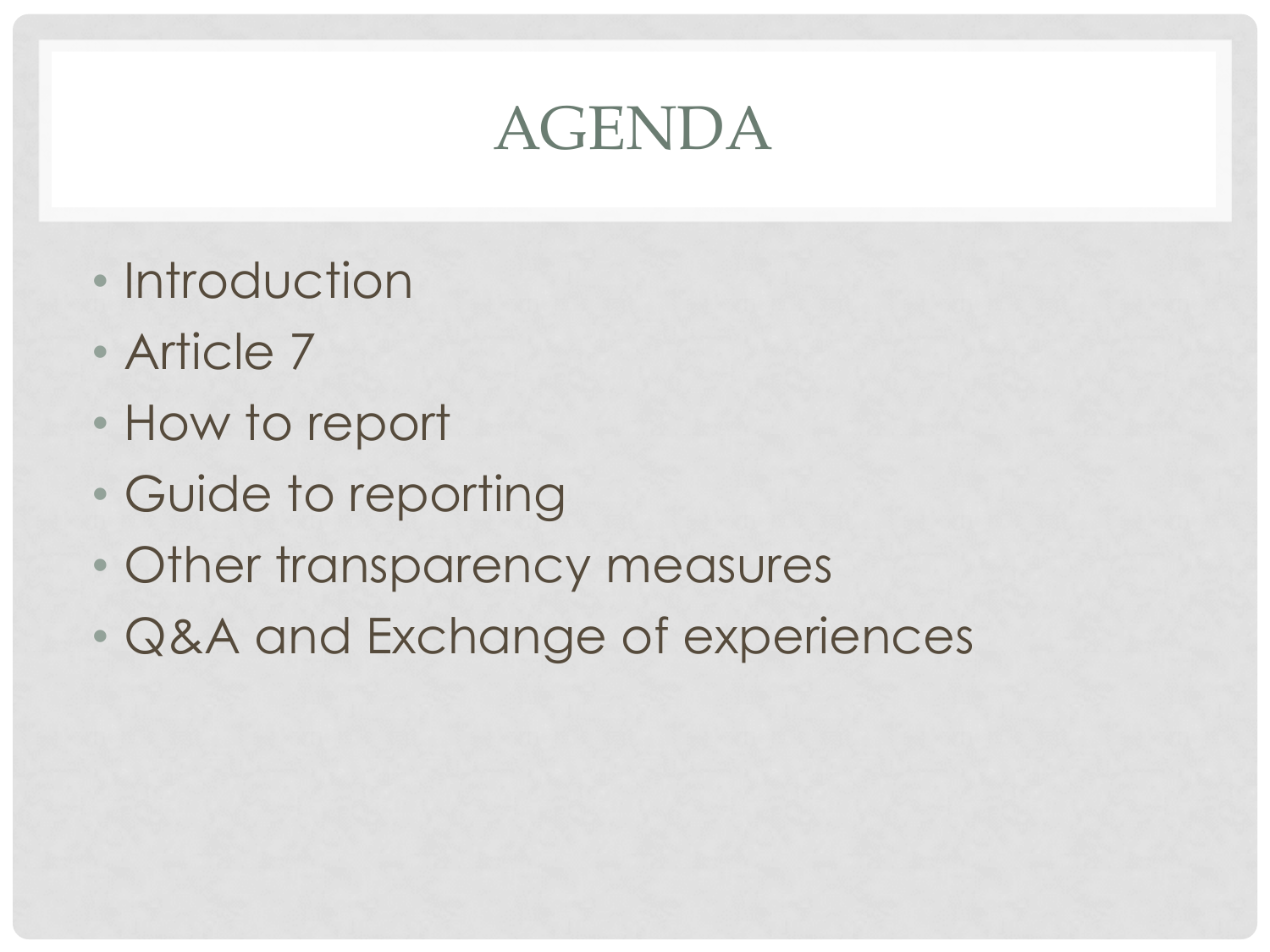#### INTRODUCTION

- Reporting is
	- An obligation
	- A tool
	- An opportunity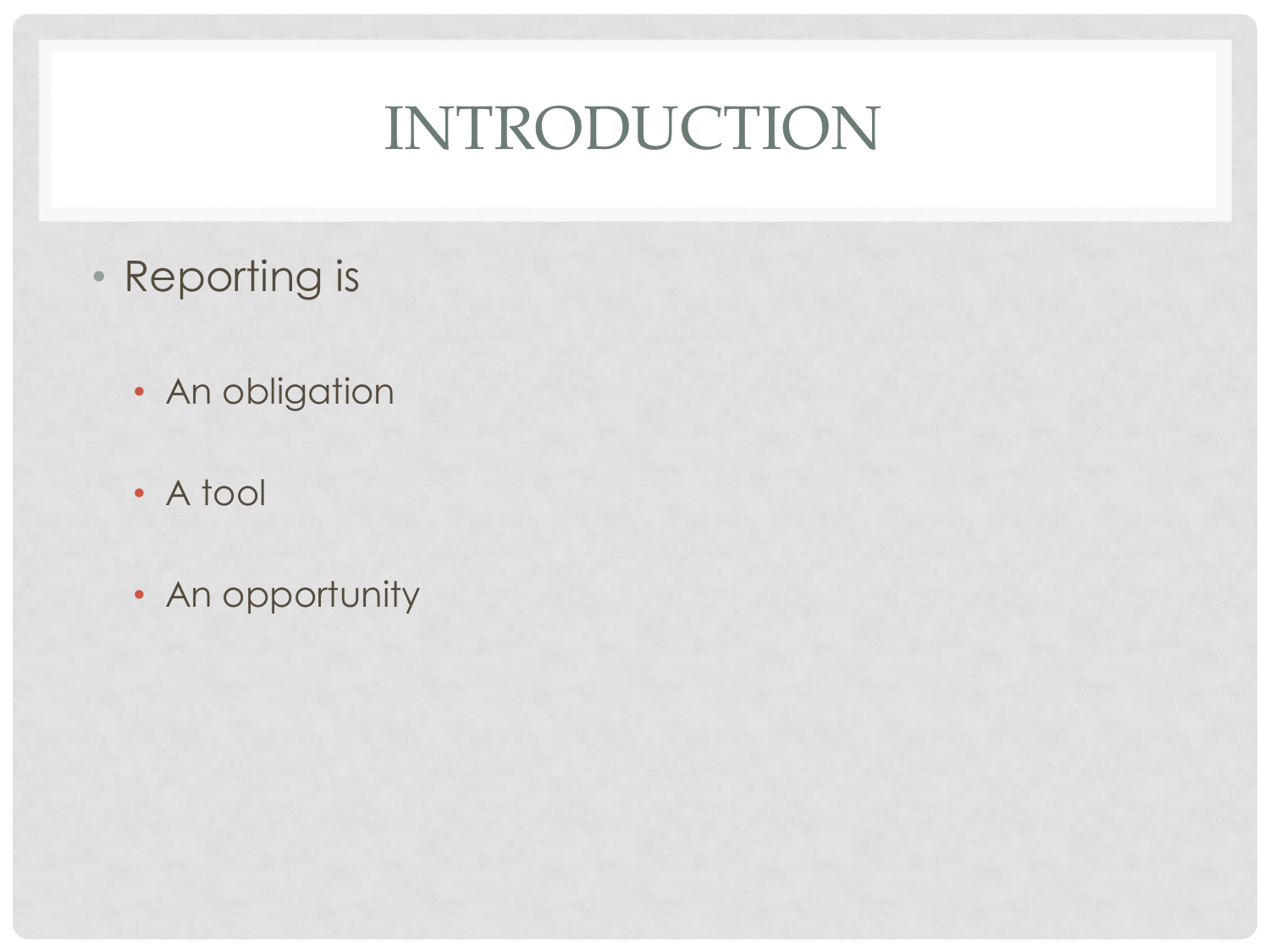#### ARTICLE 7

- Initial report :
	- "as soon as practicable, but no later than 180 days after entry into force of the Convention for that State Party."
- Annual (update) report
	- report every year, by 30 April, covering the past calendar year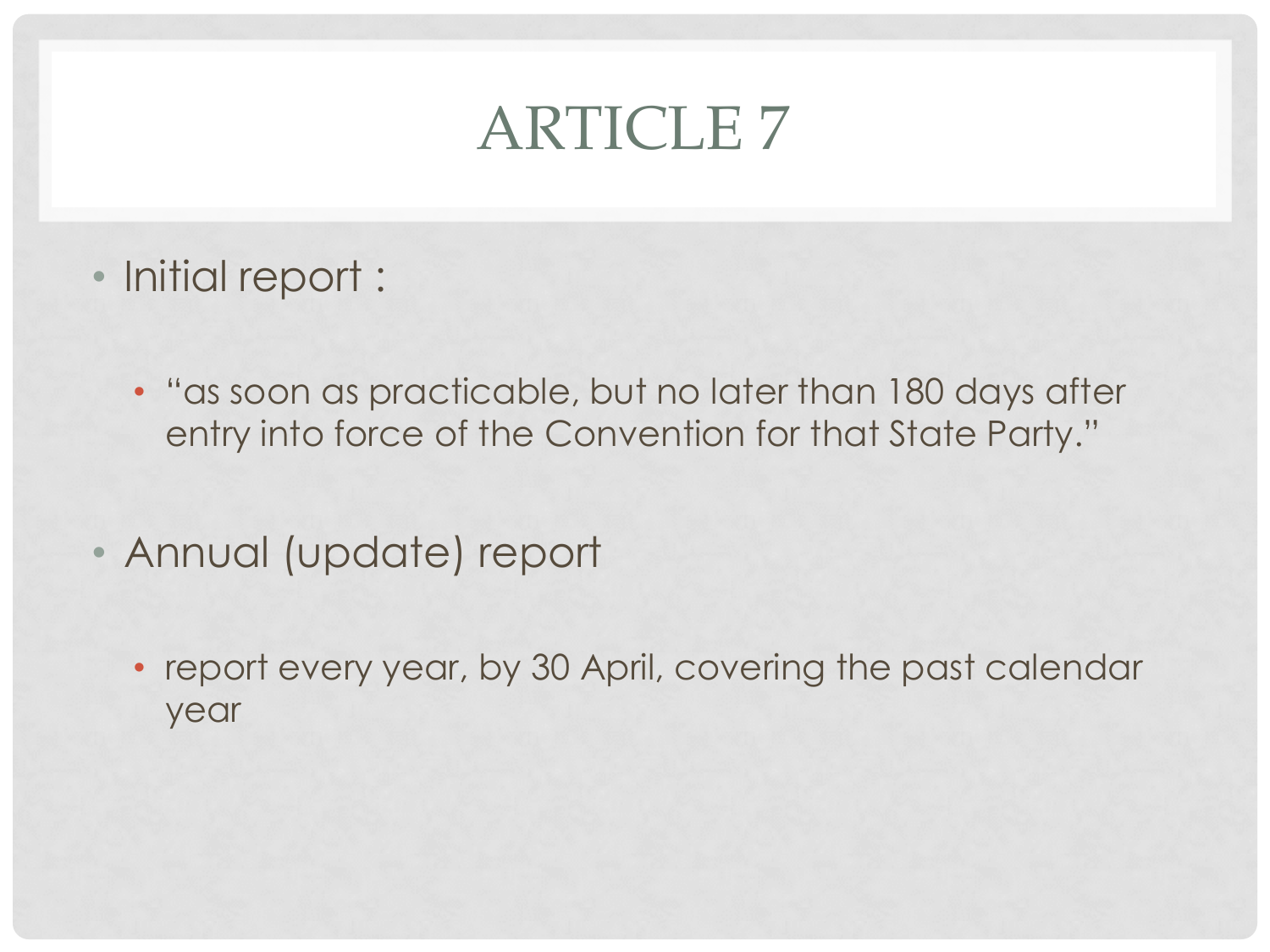### ARTICLE 7

- In particular, the States parties shall report on the following:
	- (a) national implementation measures referred to in **Article 9** of the Convention;
	- (b) all cluster munitions, including explosive submunitions, referred to in **Article 3 (1)** of the Convention;
	- (c) **technical characteristics** of all cluster munitions produced or owned by the State Party;
	- (d) status of programs for the **conversion or decommissioning of cluster munitions production facilities**;
	- (e) status of programs for **destruction of cluster munitions**, in accordance with **Article 3** of the Convention;
	- (f) **types and quantities of cluster munitions destroyed** in accordance with Article 3 of the Convention;
	- (g) **cluster munitions discovered after completion of the destruction** referred to in subparagraph and plans for their destruction;
	- (h) size and location of all **cluster munitions contaminated areas**;
	- (i) status of programs for the **clearance and destruction** of all cluster munitions remnants in accordance with **Article 4** of this Convention;
	- (j) measures taken to provide **risk reduction education and effective warning to civilians**;
	- (k) status of implementation of the obligations under **Article 5** of the Convention with respect to **cluster munitions victims**;
	- (l) institutions mandated to provide information;
	- (m) national resources, including financial, material or in kind, allocated to the implementation of Articles 3, 4 and 5 of the Convention; and
	- (n) **international cooperation and assistance provided** under **Article 6** of the Convention.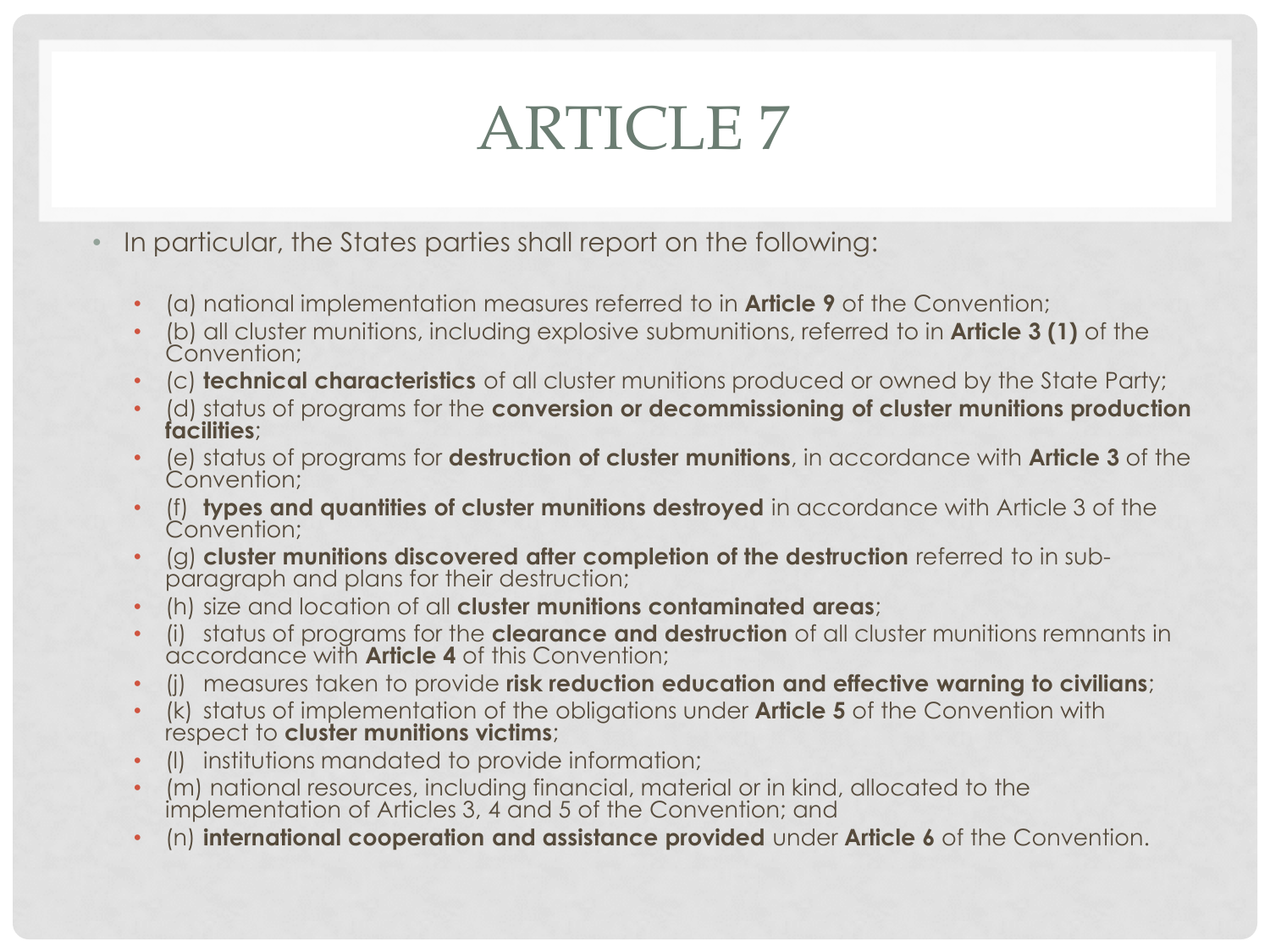### HOW TO REPORT

- Reporting forms :
	- [http://www.clusterconvention.org/documents/transparency](http://www.clusterconvention.org/documents/transparency-reports/)[reports/](http://www.clusterconvention.org/documents/transparency-reports/)
- Send to :
	- [ccm@unog.ch](mailto:ccm@unog.ch)
	- CCM Secretariat
	- United Nations Office for Disarmament Affairs, Geneva Branch
	- Palais des Nations, room C-113.1
	- Avenue de la Paix 8-14
	- 1211 Geneva 10, Switzerland
	- Fax: 41-22-917-0034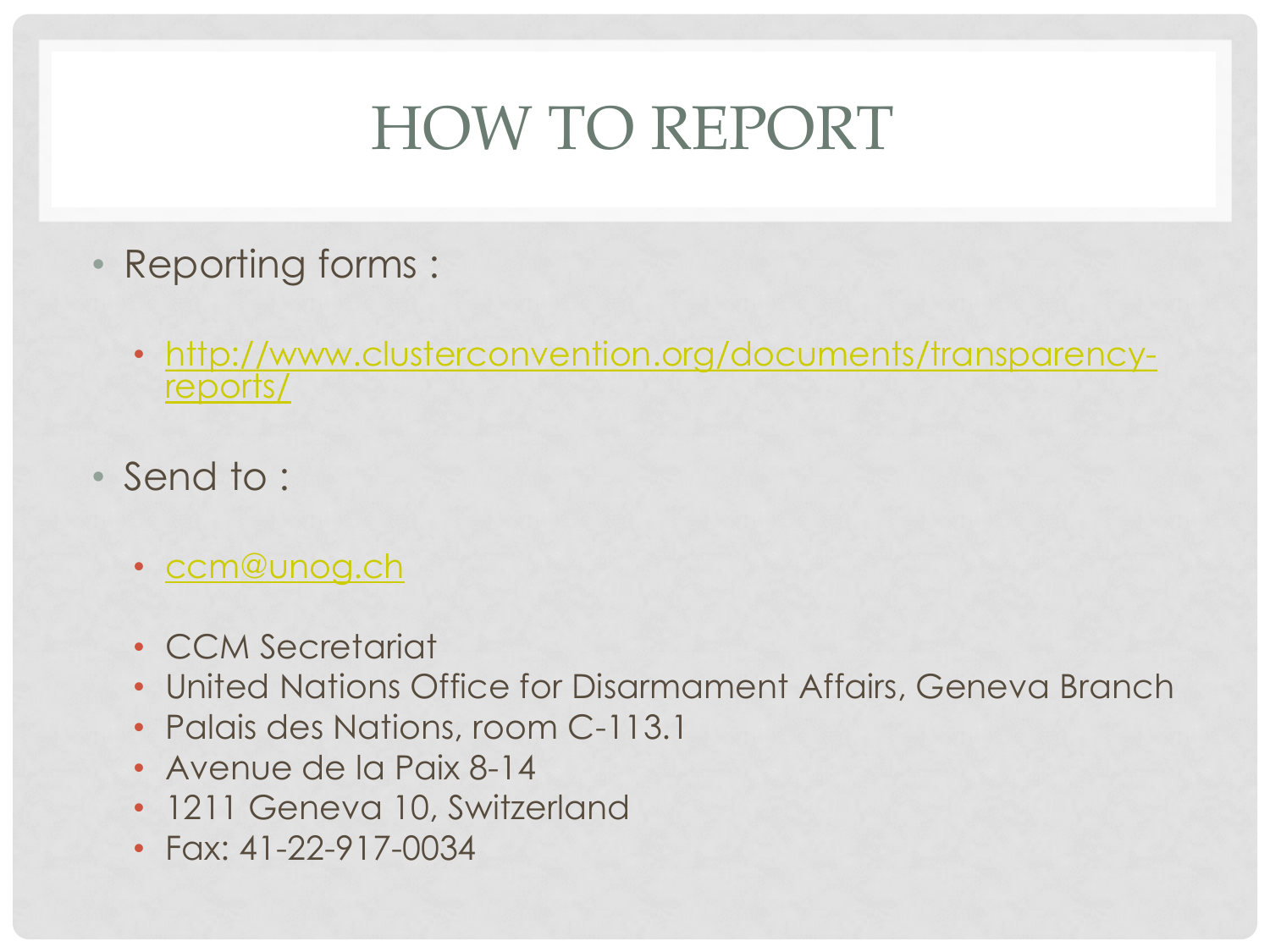#### GUIDE TO REPORTING

- Obligations
- Practical information
- What information to submit
- [http://www.clusterconvention.org/documents/transparency](http://www.clusterconvention.org/documents/transparency-reports/)[reports/](http://www.clusterconvention.org/documents/transparency-reports/)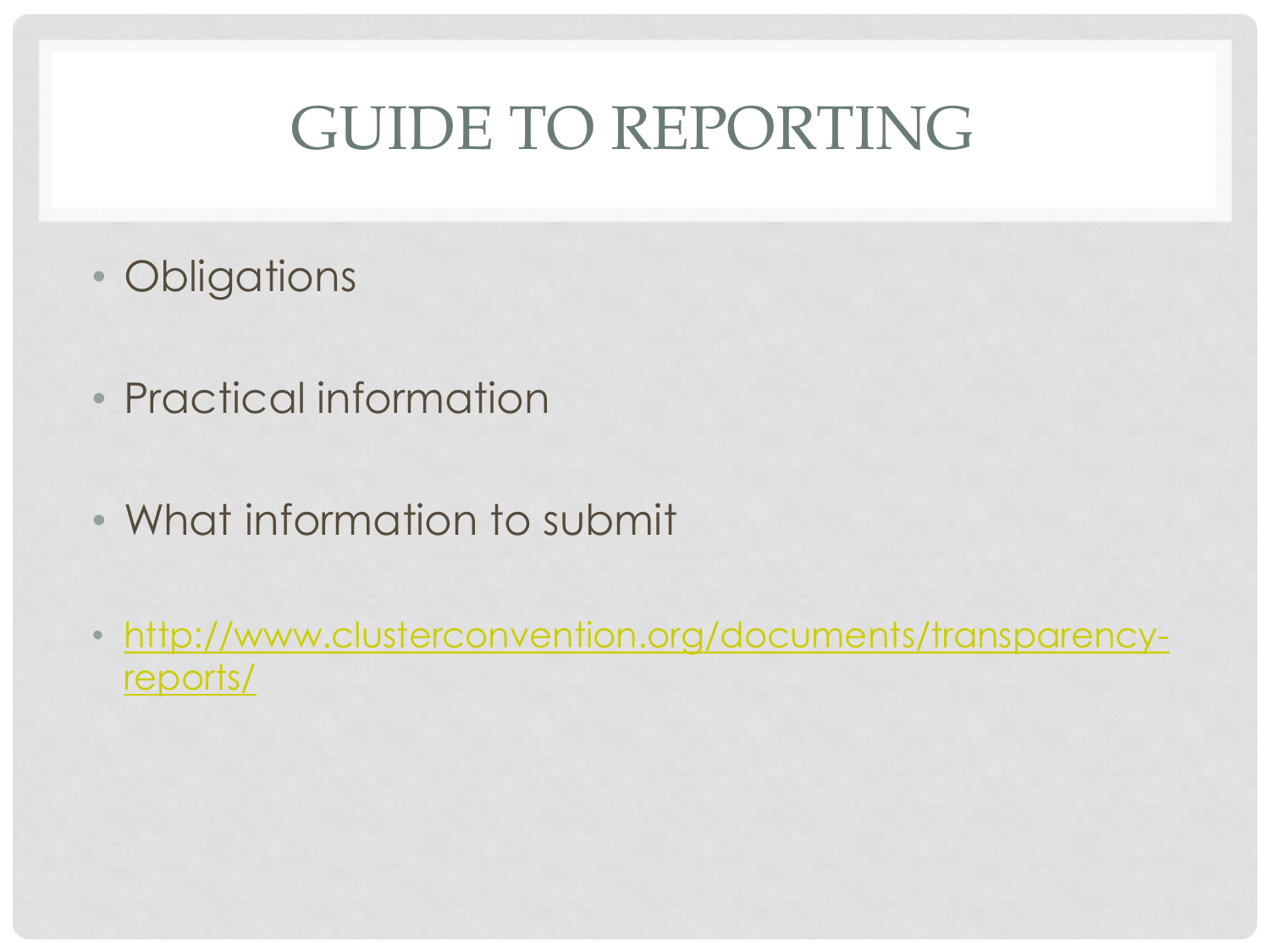#### OTHER TRANSPARENCY MEASURES

- Simplified report
	- When no update is to report
	- Fullfils the Art 7 obligation



- Oral update during intersessional meetings
- Extention reports  $\odot$
- Update at any moment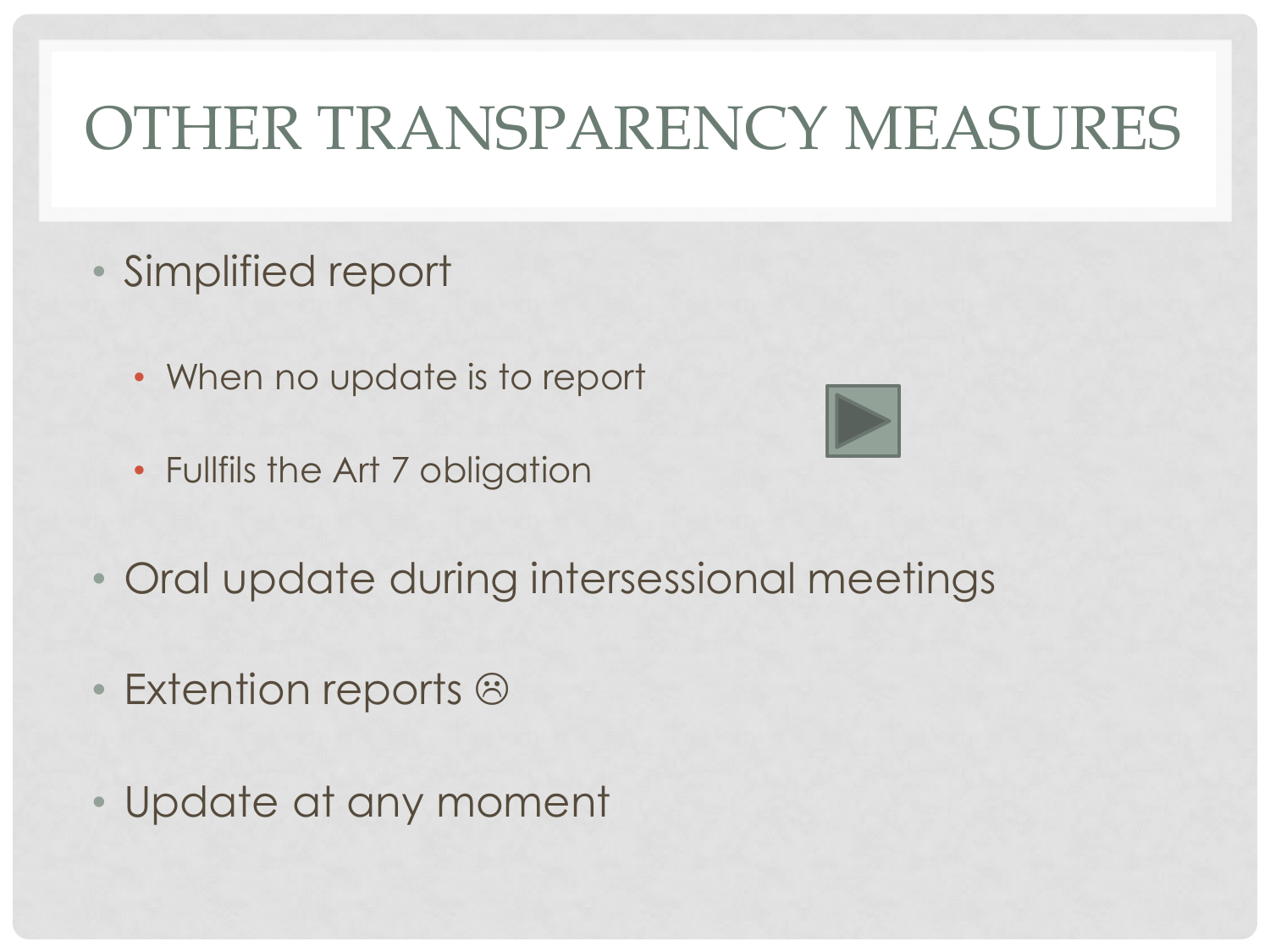# QUESTIONS ?

### SUGGESTIONS ?

# EXPERIENCES ?